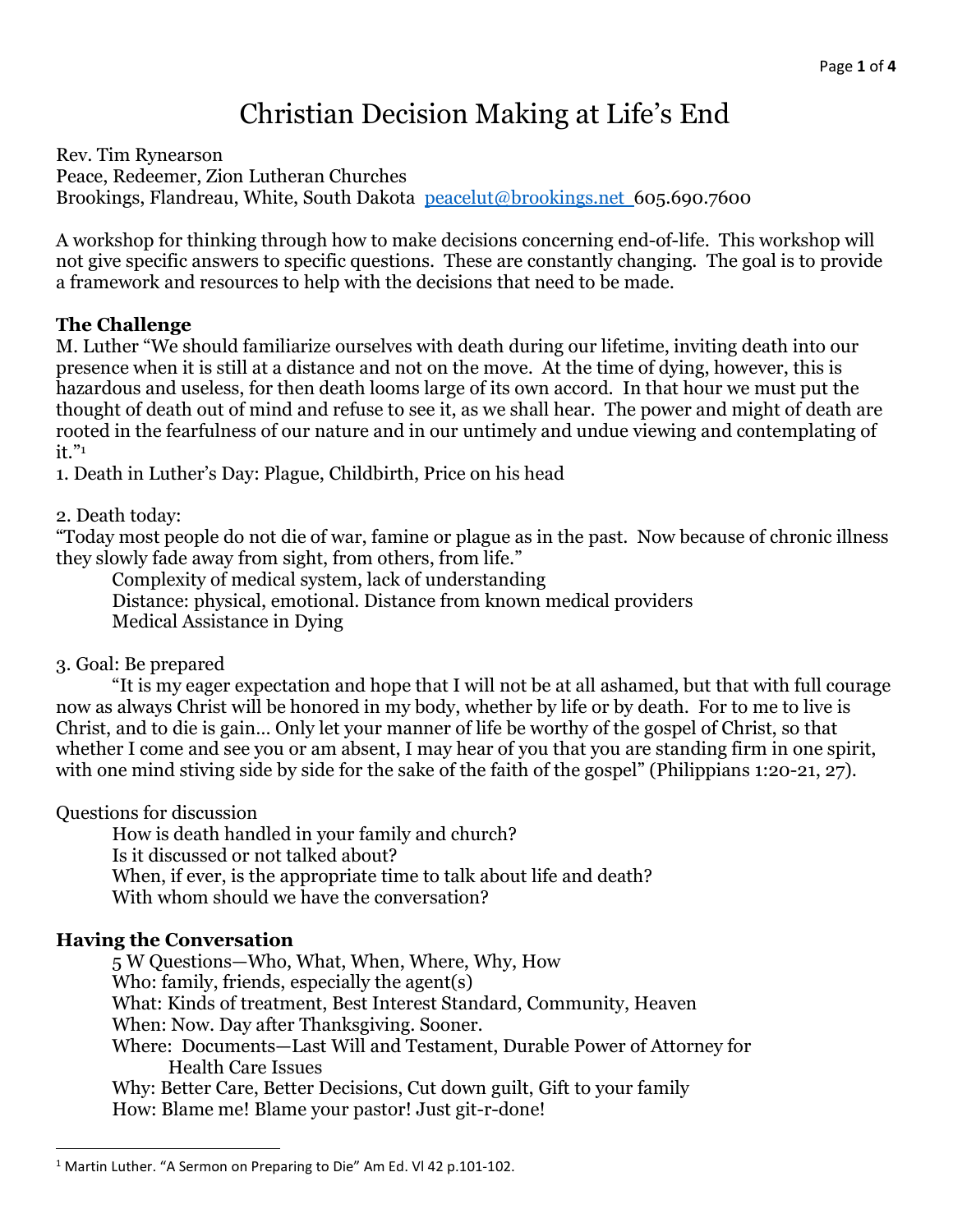Case 1: Oscar, a 75-year-old man, who had been deeply involved in the vegan movement for many years, fell ill with Alzheimer's disease and was placed in a residential home, where in accordance with his previous habits he was served vegan meals. One day, by mistake, he happened to eat a portion of meatballs, potatoes, brown sauce and lingon berries that was intended for another resident. He enjoyed it very much and at the next meal noticed for the first time that different food was served to all the others. The case workers persuaded him to eat his vegan meal, but the next day he refused point-blank to eat 'any special muck that's only for me'.

 His key worker discussed the situation with his wife, who in no uncertain terms expressly forbade the staff to give him anything but vegan food. She insisted that it was against his (and her) conviction to eat meat or 'warmed-over dead body parts', as she put it. The staff tried to comply, but encountered vociferous protest at each meal from the man, who sometimes, with triumph and great delight, managed to appropriate food left over by someone else at the table.

 The head of the unit and the staff were not sure to handle this. Should they allow him to eat meat? What should they tell his wife?

What Ethical Issues are involved in this case?

#### Ethics:

- a. Consequentialism Egoism, Utilitarianism
- b. Deontology (Greek: Deon, "It is necessary") Where do you get your principles? A. Religion, B. Intuition, C. Reason
- c. Virtue Ethics

#### **Bioethics**

- 1. Principlism (Beauchamp and Childress): Autonomy, Beneficence, Non-maleficence, Justice
- 2. Quality of Life
- 3. Medicine/Legal: Advance Directives
	- a. Durable power of attorney for health care issues, (Health Care Agent)
	- b. Living Will

#### 4. Issues:

- a. Do Not Resuscitate (DNR)
- b. Artificial nutrition and hydration
- c. Allow Natural Death
- d. Voluntary Stopping of Eating and Drinking (VSED)
- e. Medical Assistance in Dying

What are the strengths and weaknesses of these ways of dealing with death?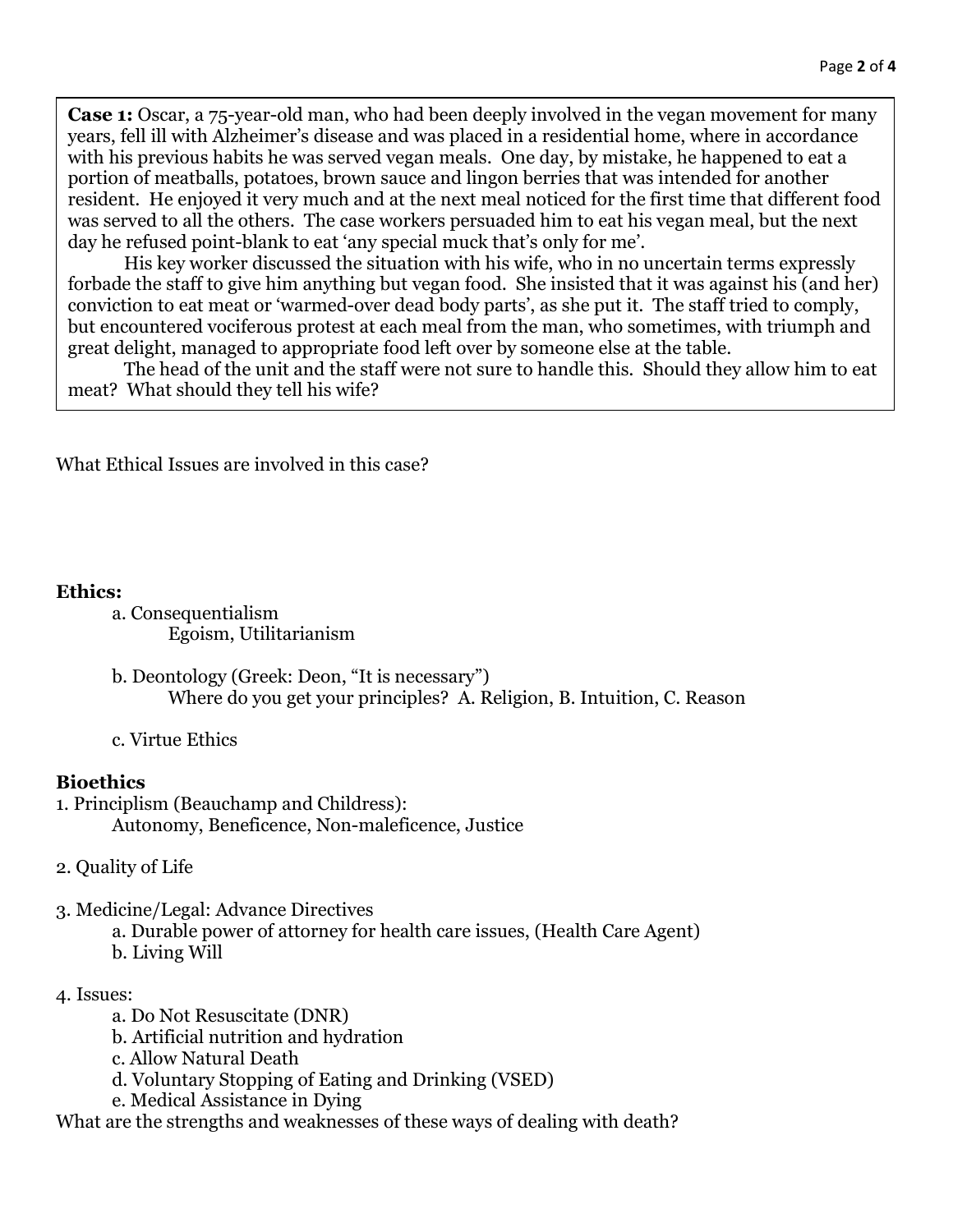### The church's solution

1. Not autonomy but community.

- 2. Quality of Life
- 3. Seek God's way always: 3rd and 7th Petitions
- 4. Best Interest Standard
- 5. Two statements:
	- (1) God is present and heals through the hands of doctors and nurses (medicine is God's gift).
	- (2) "I'm but a stranger here, heaven is my home."

Decision Making: Pray, Pray, and when all else fails pray

Questions to consider at End of Life.

a. How soon do we need to make a decision?

- b. What things need to be decided and in what order?
- c. Who do we need to talk with in order to make the decision?
- d. What information do we need in order to decide?
- e. What does God's Word say about the situation?
- f. What do others in the church think about the situation?

 After prayer, conversation with the medical people, prayer, discussion with others in the church, prayer, discussion within the family, prayer, go forward with the decision knowing that we aren't really making a decision because God is in charge and he always will do what is best in his eyes for his people and knowing that if later we think we made a wrong decision God forgives and loves us always.

## Updated Guided Principles

 In 1979 the CTCR released a document entitled: "Report on Euthanasia With Guiding Principles. These principles were intended "to help individual Christians and groups of the faithful in their response to the issues which confront us in this area." Below is a simplified and updated version of these principles.

- 1. Every person is valuable in the sight of God and his people for God created and saved all through his Son, Jesus Christ. Therefore, everyone deserves the best possible care throughout their lives and in the hour of their death.
- 2. God will heal all disease when he chooses either here or in his presence eternally.
- 3. God alone knows the number of a person's days. He has the sole power to create and end life. Therefore, euthanasia is against God's will. This includes any form of Medical Assistance in Dying.
- 4. Christians are called on to "bear one another's burdens" including at the end of life. We are here to encourage, support and care for one another as we await the day of the Lord.
- 5. Death is not a part of life but its opposite brought into the world because of man's sin. We are not to seek death nor to seek continued life as if it is the highest good. A Christian is free to die in the confidence of the resurrection. Therefore, one can reject or stop treatments that are no longer beneficial for the person.
- 6. We make decisions based on the best information that can be gathered, in consultation with other members of the Body of Christ, praying that God's will be done. We always depend on the strength and forgiveness of our Lord.